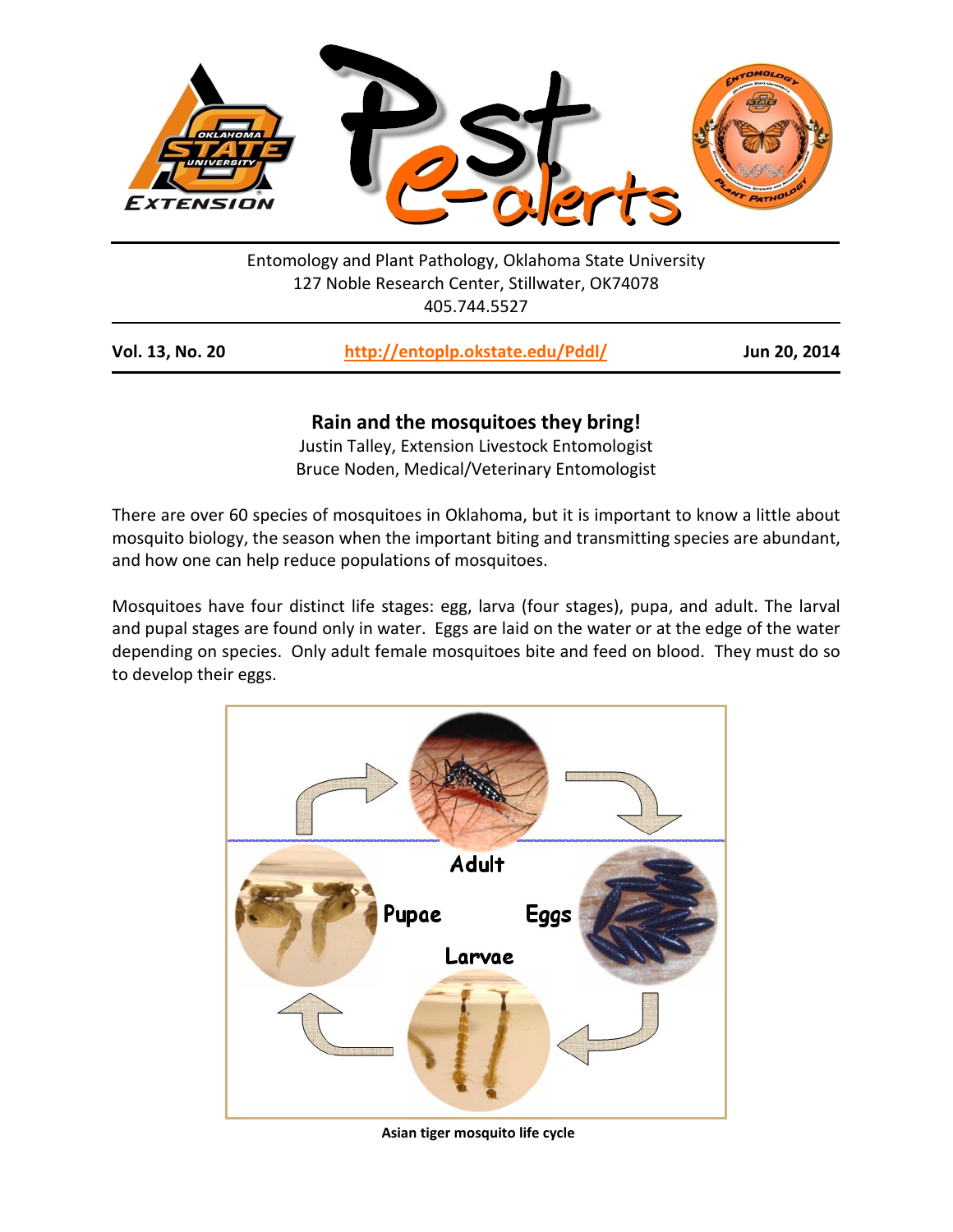One way mosquitoes can be grouped is by the type of water (aquatic habitat) in which the larvae are found. Two such groups are flood water mosquitoes and container mosquitoes.

## **Flood Water Mosquitoes** (*Aedes*, *Ochlerotatus,* and *Psorophora* species)

These mosquitoes are most often found in standing water remaining after heavy rainfalls or flooding. Mosquitoes in this group spend the winter as eggs that have been laid at the edge of standing water the previous year. Some species can have several generations in the same year, but in all cases the eggs hatch only after they have been dried for a time and then are **flooded**

in some manner. Flood water pools must remain long enough for larvae and pupae to develop, 7-15 days depending on temperature. Many thousands of eggs are hatched at the same time and huge numbers of mosquitoes develop and emerge as adults within a few days.

These species tend to have **population peaks in the spring and early summer**, April through June, and are the primary nuisance pests that we experience this time of



year. Sometimes locally heavy thunderstorms in the summer and early fall cause localized flooding resulting in large mosquito populations in those areas. Species in this group bite during the evening hours or when disturbed in shaded wooded areas. Most species feed readily on humans and a wide range of animal hosts, but do not prefer birds. Most of these mosquitoes live two to three weeks, but die sooner when the weather gets very hot. If there are no heavy rains and flooding we do not have summer populations of this group. Generally these species **are not the ones that transmit WNV**. However**,** they often can be severe nuisance pests and often warrant some type of control measure.

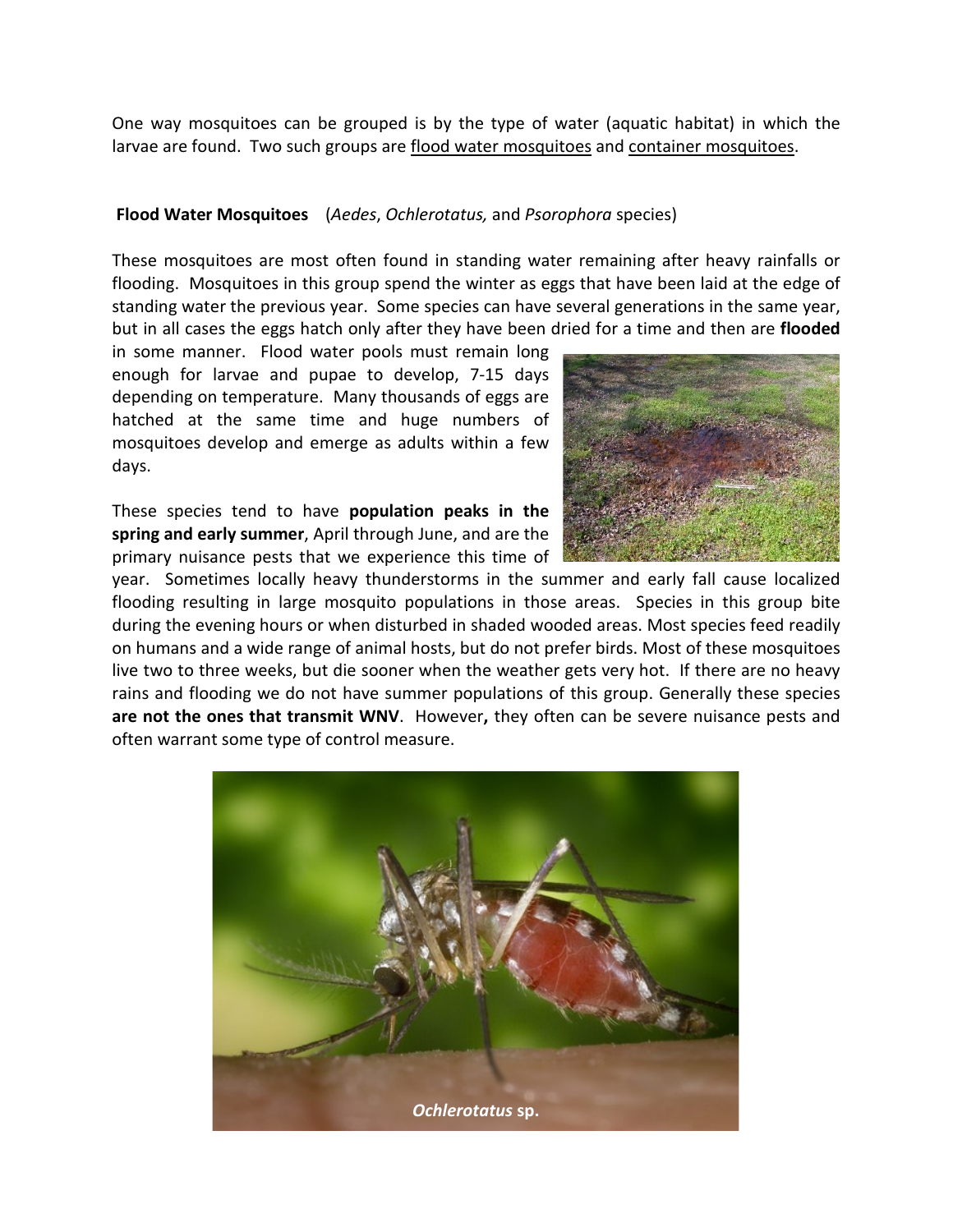#### **Container mosquitoes**

Several species of mosquitoes lay their eggs on or at the edge of water in containers of all types ranging from small cans, buckets, bird baths, flower pot bases, plugged rain gutters, poorly

maintained water gardens to old tires. Most of these species develop from egg to adult in 7-10 days and can have continuously emerging adults all summer. The **Asian tiger mosquito,** *Aedes albopictus*, an introduced species, occurs in almost any kind of container and has become the **most important pest species** in most urban areas of Oklahoma **from early June through the fall.** It readily bites humans and feeds during midafternoon to early evening. Although scientists are not



certain yet, they suspect this species may be good intermediate vectors that can become infected with West Nile Virus (WNV) from birds and later transmit it to humans or horses. While its importance as a vector for WNV is suspected, *Aedes albopictus* is the main vector of heartworm (the filarial worm that causes significant many problems for dogs and cats) in Oklahoma.



This species is difficult to control in the larval stage because it occurs in many small containers that hold water. The usual mosquito adult sprays do not work well because these sprays must be applied around sunset or later when the thermal currents are not rising and when most mosquitoes are active. Since the Asian tiger mosquito is most active in mid-to-late afternoon, the usual mosquito adult spray programs are not applied when the mosquito is active and the spray droplets do not contact the adults.

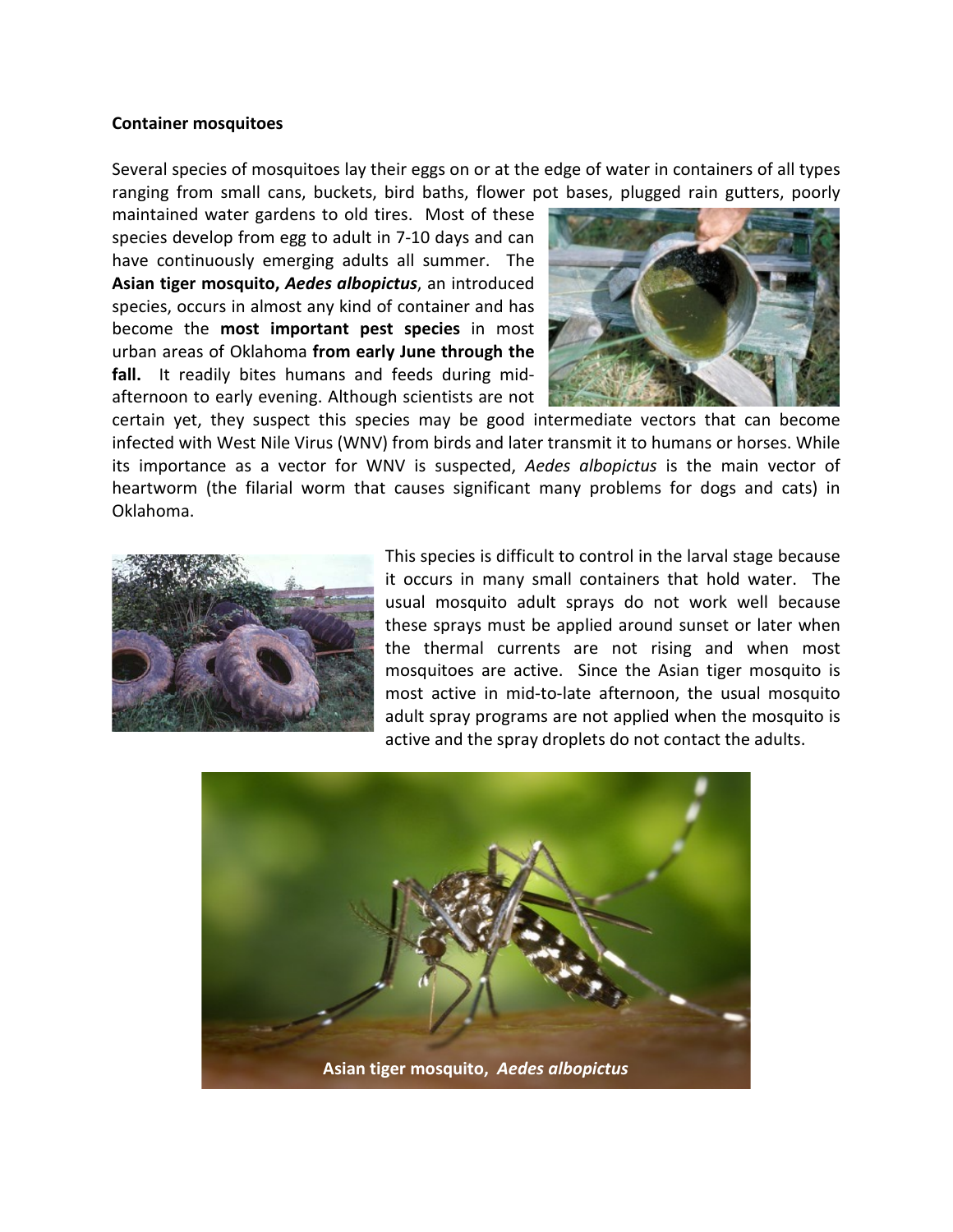## **Mosquito Control**

Mosquito control can be divided into two areas: larval control and adult control. Most often the more successful control programs combine both of these two to reduce mosquito populations. These combined programs are known as an Integrated Pest Management (IPM) program, which take into account ecological, social, and economic criteria when implementing control strategies. An IPM program includes both non-chemical and chemical strategies to reduce mosquito populations. Some non-chemical methods include source reduction (eliminating standing water where mosquito larvae can develop), utilizing biological control agents such as Gambusia fish that feed on mosquito larvae, and invertebrate predators, parasites, or pathogens that also target mosquito larvae.

The first step to implementing any control program for mosquitoes is a surveillance program that identifies and quantifies mosquito development areas. These programs are usually deployed by a local mosquito control district but Oklahoma is lacking in these districts except for the larger metropolitan areas such as Oklahoma City and Tulsa. Some local city governments will implement these on merely a complaint basis but is usually dependent on city budget funds that are available for this specific purpose. Some pest control operators will also provide this service before they implement any control methods.

## Larval Control

Probably the most efficient means to reduce a mosquito population is by eliminating any larval development sites on your property. As mentioned earlier reducing mosquito larvae can be accomplished either in a non-chemical (reducing standing water) manner or a chemical (larvicides) manner. Larvicides are chemicals that can be applied to mosquito development areas such as bodies of water and are classified as either stomach toxins (*Bacillus thuringiensis*), contact larvicides (pyrethroids), surface agents (oils or soaps), natural agents, and insect growth regulators (IGR; methoprene, diflubenzuron). When applying larvicides efforts should be made to concentrate application to the edges of the water near shorelines of ponds since mosquito larvae are not present in the entire water body. Listed below are some recommendations from the American Mosquito Control Association [\(www.mosquito.org\)](http://www.mosquito.org/):

- 1. Irrigate lawns and gardens carefully to prevent water from standing for several days.
- 2. Clean debris from rain gutters and remove any standing water under or around structures, or on flat roofs. Check around faucets and air conditioner units and repair leaks or eliminate puddles that remain for several days.
- 3. Destroy or dispose of tin cans, old tires, buckets, unused plastic swimming pools or other containers that collect and hold water. Do not allow water to accumulate in the saucers of flowerpots, cemetery urns or in pet dishes for more than 2 days.